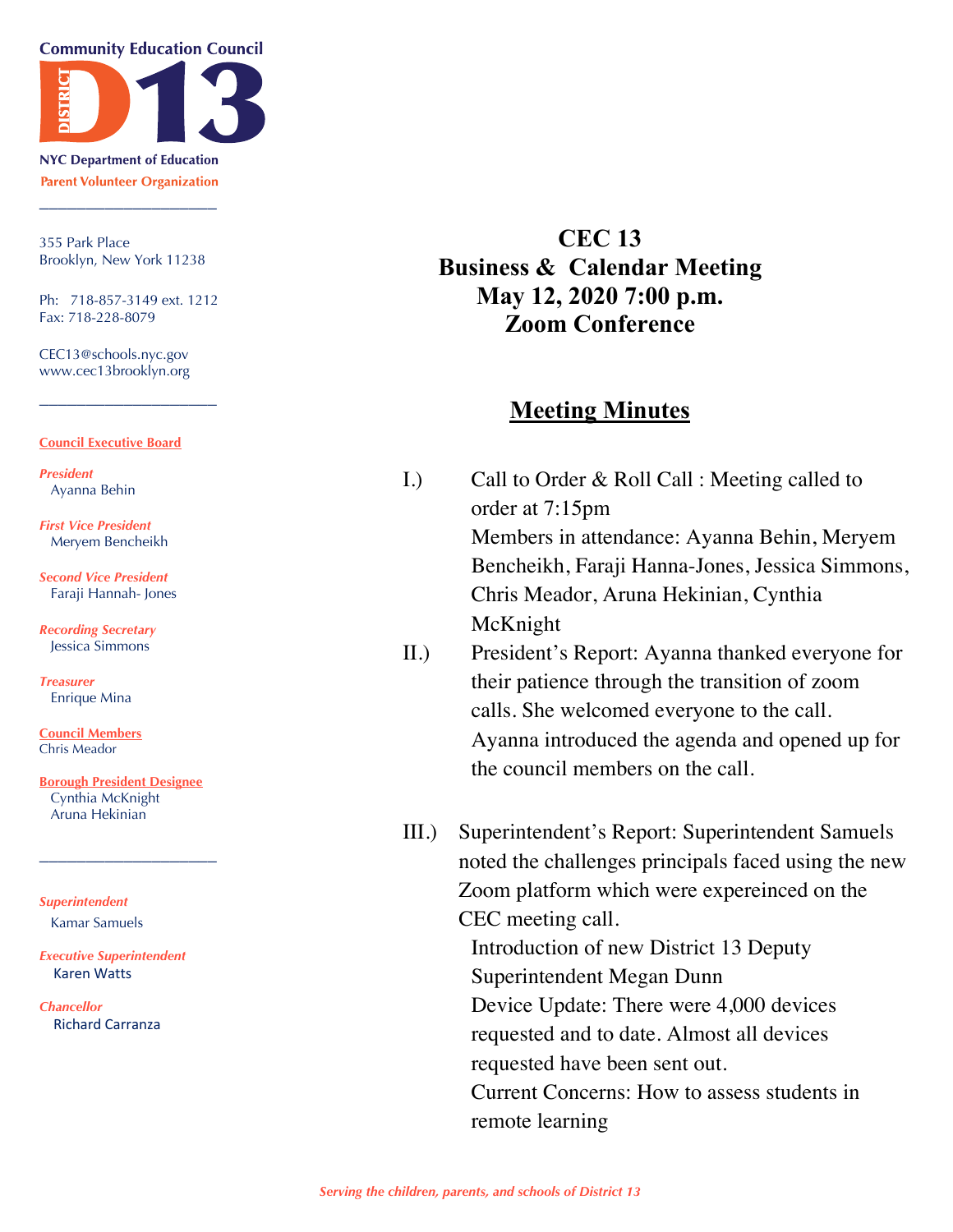## III.) Changes with SLTs and PTA/PTOs- Lorrie Ayers

PTA Update Elections will not happen. You can extend current officers until next school year October 30. End of year report deadline extended to October 30 also.

Lorrie expressed excitement about the creativity of parent meetings and offered support to parent leaders wanting to set up virtual meetings with parents. She noted there have been a large number of parents inquiring how to provide support for their schools.

SLT: Meetings are happening

Mandatory 2 hour traininings are still required. There will be a new meeting hosted by FACE 9n May 19.Information will be sent to schools Lorrie is available to set up trainings with schools

CEP timeline was released. Information was sent out concerning this. There will be learning opportunities about SMART Goals Webinar will be on May 21 discussing 2020-2021 CEP

Ayanna question: DO SLTs have to meet after school hours or is their flexibility

Overall rule is the availability of parents determine time of meeting.

Question Time of SLT training? 4:00-6:00pm of May 19

PTA Question: Remote voting on meetings, are we waiting until fall for all voting

Answer: Yes the guidance is all voting will be pushed out until the fall.

# V. How to spend CEC funds for our families and Budget modifications vote. Budget:

CEC AA explained guidance. Guidance around budget modifications: The city has opened the CEC budget modification for a week for CECs to modify budgets to support the current climate.

Option: ECC plans to have citywide CEC support of students who are in temporary housing with art, personal care items and school supplies. Council would like to expand pool of people to include people in public housing

CEC discussed ways to spend the remaining funds. Core concerns were how to ensure that funding went to the most needy families and how to properly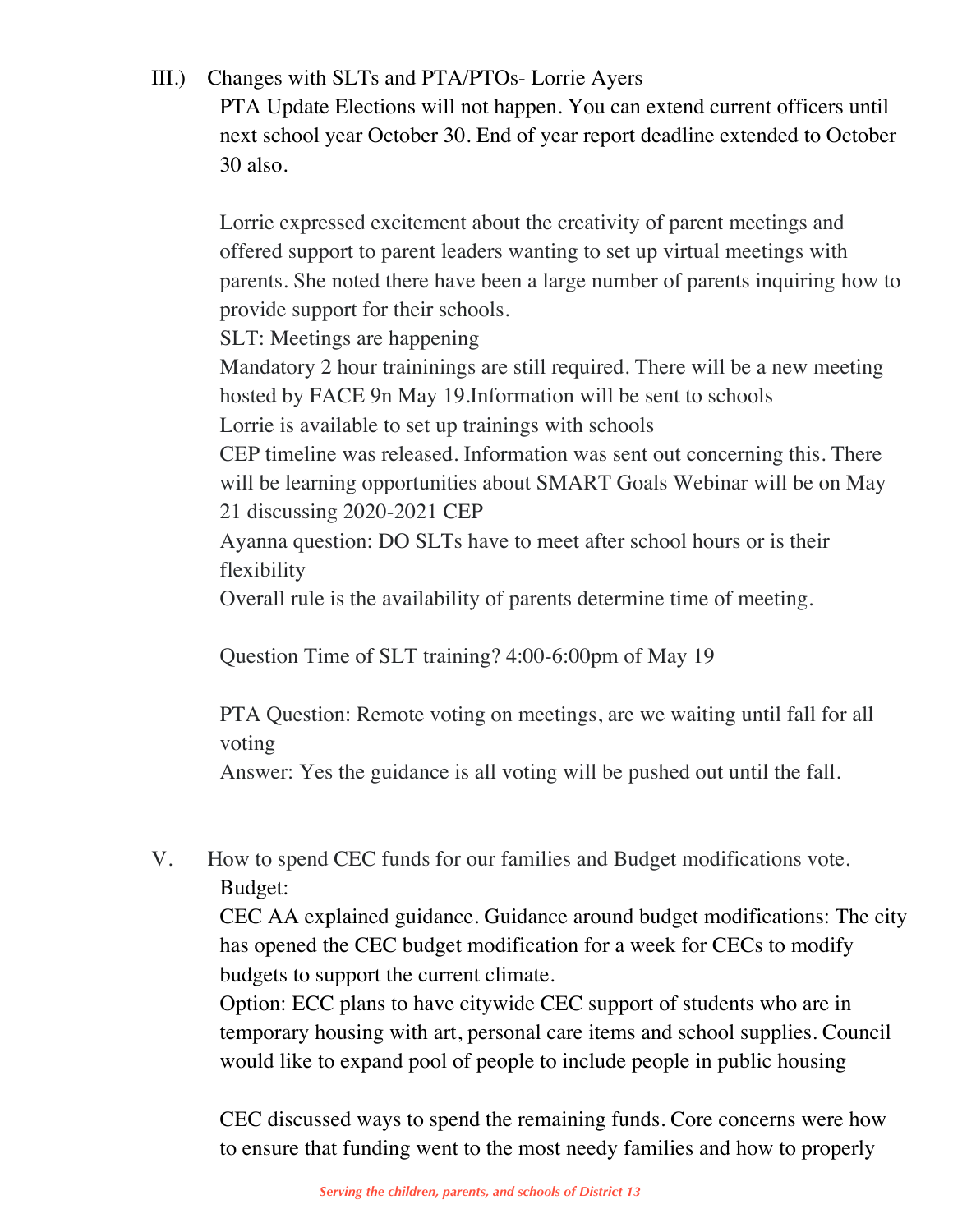support students and teachers with remote learning tech and mental wellness support.

Additional concerns expressed: Lobbying for professional development for teachers to support ongoing remote learning.

Vote: Allocate \$5000 from the supply students in temporary housing. Pt 2 Investigate what other means we have for spending the money to support students and teachers for tech they need

Motion made by Meryem Bencheikh 2<sup>nd</sup> by Chris Meador Unanimous vote Ayanna Behin, Jessica Simmons, Faraji Hannah-Jones, Meryem Bencheikh, Chris Meador, Aruna Hekinian, Cynthia McKnight

Budget Vote 'CECs are donating 5,000 for personal care and art supplies for housing

Question raised about CEC funding Ayanna Behin explained that budget given to CECs to reimburse to get supplies for CEC office and fund district wide events.

- VI.) Superintendent Evaluation: Evaluations will still be completed
- VII.) Virtual Graduation support: CEC is interested in supporting schools in doing their graduation celebration for students and invites principals to share how support can be given.
- VIII.) Sharing Calendar for the year:

Remaining meetings for the 2019-2020 schools year will be May 26, June 9 and June 23 beginning at 7pm. The calendar for next year will maintain the two meeting module with one in person meeting and one virtual meeting. Question from Faraji Hannah Jones about CEC vacancancies.

There are three vacancies on the council with one reserved for multi lingual language learner. There are two applicants whose process started prior to school closure. The council will move forward with the two applicants and address remaining open seats at a later date.

IX.) Public Comment: Dock Street school: Will there be a plan in place to support students who were left behind?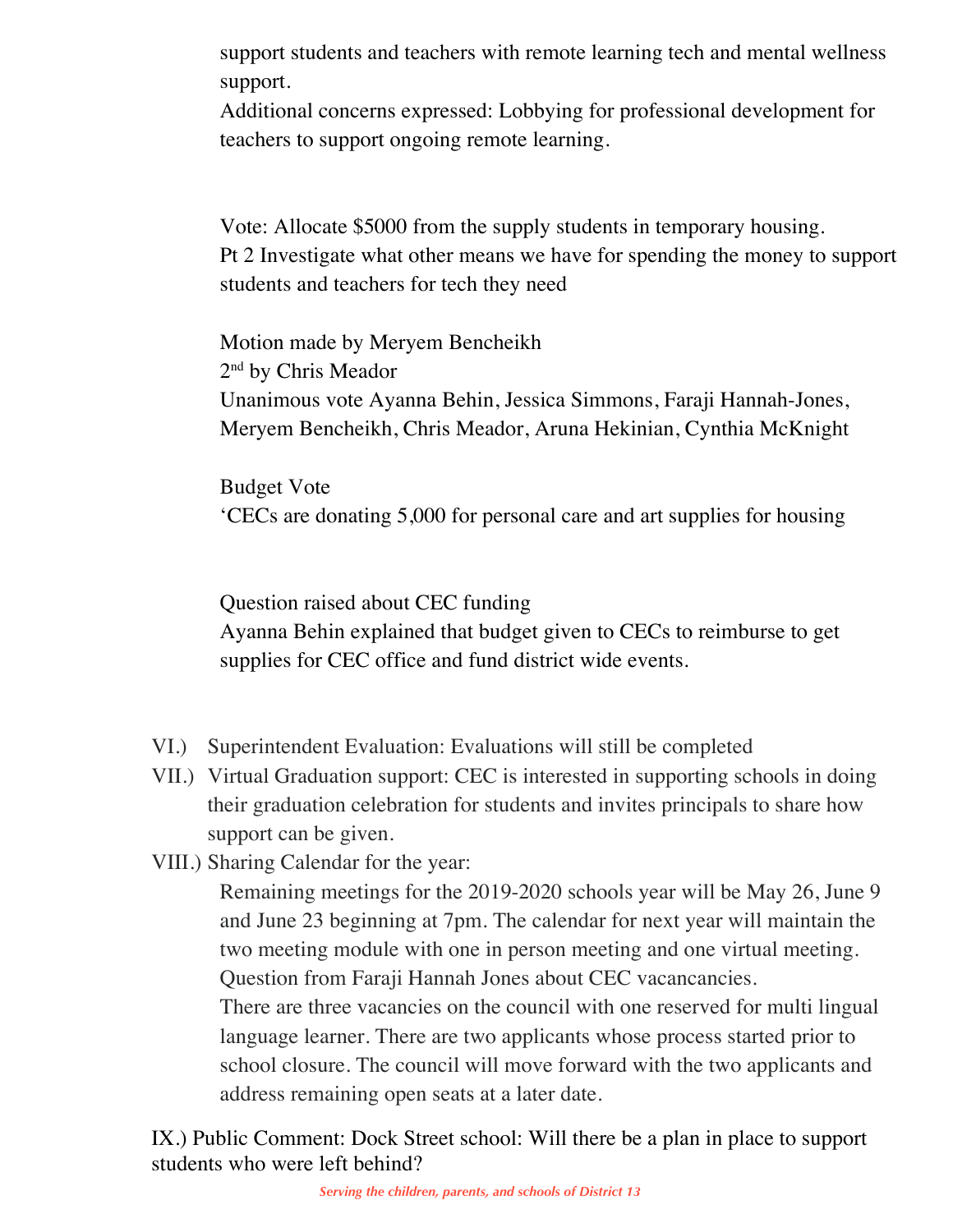Will rising  $9<sup>th</sup>$  graders have to re-take classes taken in  $8<sup>th</sup>$  grade due to the cancelled Regents exams?

PS11

Thank you to Assemblyman Walter Moseley for assisting parents with questions and concerns.

Assemblymember Mosely speaks: Thank you for having me.

Two concerns: What will happen with state budget?

Tracing and tracking initiative are providsions that will reinforce the segregated mindset.

Superintendt Samuesl publicly thanked Ass. Mosely for his support.

Ayanna addressed concerns about student support stating no official plan was in place but encourage additional learning support to be given to all students with respect to the unforeseen circumstances connected to school closure. Question raised about enrollment: Is the enrollment process changing and is there a budget consequence if enrollment goes down? Superintendent Samuel answers: Enrollment process will change. Metric process will not be in place such as test scores and attendance Clarification the question was specific to kindegarten enrollment: Enrollment is online and schools are working through that process. Offer letters will be going out soon and parents will have a lot of waitlists.

Comment: Can there be conversation about screened schools about specialized high schools and the discriminatory processes.

A deeper conversation will be had at a later date.

IEP: How will children be assessed remotely to get the things that they need.

A separate meeting will be shared district wide led by CEC 13 IEP representative Jessica Simmons

What is information that parents wanted to discuss district wide? Sup. Samuels noted his desire to be a part of this engagement. Issues of students with special needs is a priority. Superintendent is happy to engage in that discussion.

Executive Superintendent Karen Watts speaks: Thank Sup Samuels Welcome Megan Dunn Thank you CEC members Hello to all principals and parents on meeting Focus has shifted in remote learning from access to technology on the quality of interaction. 6 weeks left to the end of the school year. Excited about the work being done as a leadership team